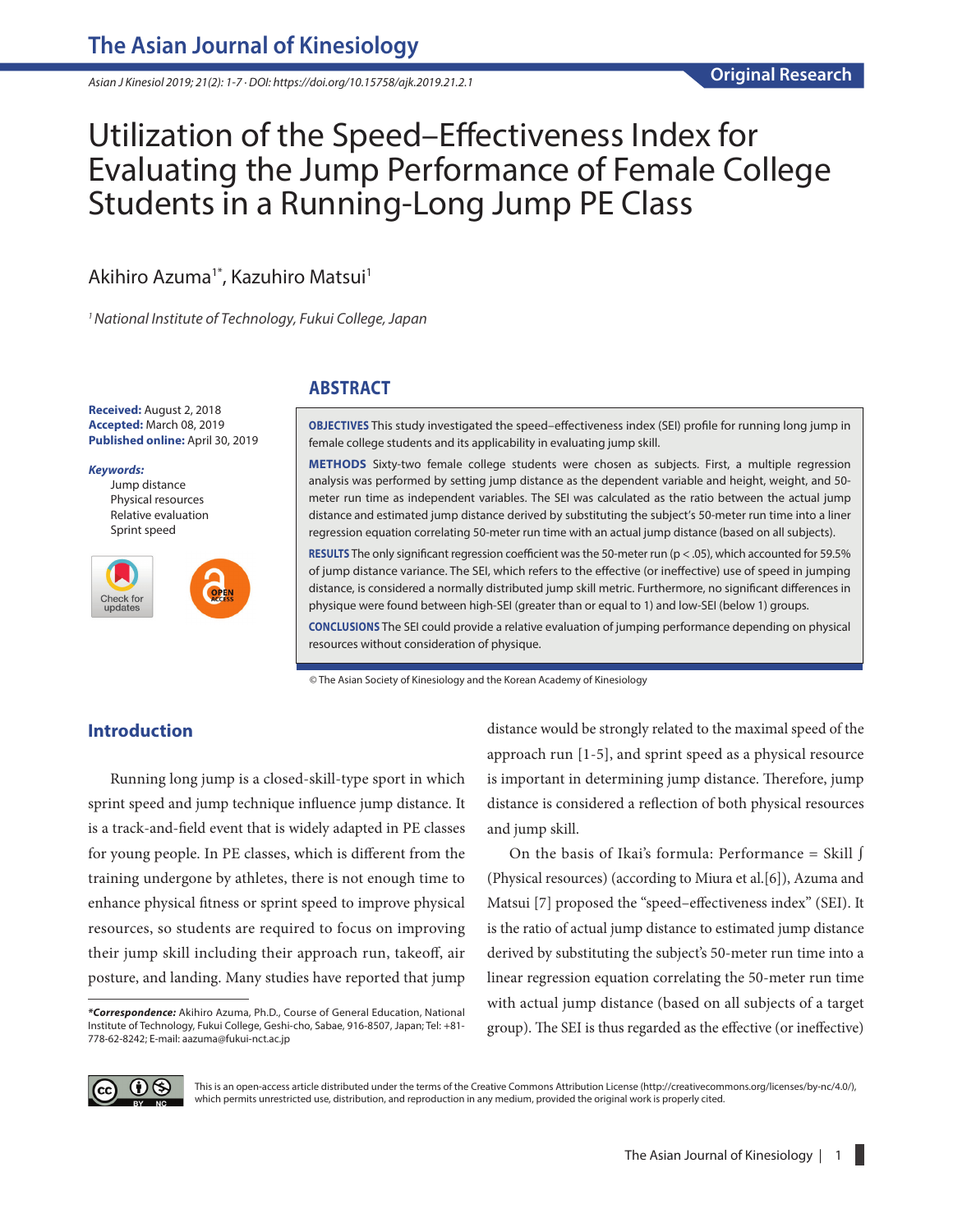use of sprint speed in jump distance, and educational availability with regard to the SEI as a relative evaluation of jump skill was expected [7]. Moreover, it was suggested that the SEI would be an objective indicator that provides a relative evaluation of jump skill that considers learners' readiness and physical fitness ,including sprint speed.

However, Azuma and Matsui [7] had limited subjects (17 to 18-year-old male students) when they reported on runninglong-jump SEI. Gender differences are well documented in world jump records (17.5%) in track and field [8]; therefore, it is necessary to investigate the SEI of female students when instructing and/or evaluating jump skill in PE classes.

This study aimed to estimate the running-long-jump SEI in female college students and to examine its applicability in evaluating jump skill in PE classes.

#### **Methods**

#### **Subjects**

The subjects tested in this study were 62 female college students of KOSEN (National Institute of Technology [9]) in Hokuriku district aged  $17-18$  years (age:  $17.2 \pm 0.4$  years, height:  $158.9 \pm 5.6$  cm, weight:  $51.8 \pm 6.4$  kg). None of the subjects had a history or disorder affecting their ability to perform the running long jump. This study was conducted as a part of PE class, and the subjects were the students in this class. A written consent was obtained from all subjects followed by provision of a detailed explanation of the purpose and procedure of this study and the potential for its publication. This study was approved by the Research Ethics Committee of the National Institute of Technology, Fukui College (Permission numbers: 29-1, 30-1, and 30-2).

#### **Procedures**

Data were collected from the PE class at the fourth session (Day 4) of five consecutive sessions (Days 1–5). During the first session (Day 1), the subjects were instructed about the approach run, takeoff, air posture, and landing before the trial, and they then performed initial standing-long-jump trials into a sand pit and practiced takeoff using a springboard. In addition, their 50-meter run time was measured at the same session. Then, the subjects repeatedly practiced the

approach run, takeoff, air posture, and landing while gradually lengthening the approach-run distance (Days 2–4) with the aim to improve their jump distance as much as possible. On Day 4, the subjects' jump distances using maximal effort were measured with self-selected approach-run distances. The subjects reattempted the maximal-effort jump and reflected on their learning in the last session (Day 5).

#### **Analysis**

To determine the effect of physique and the 50-meter run time on jump distance, a multiple regression analysis was performed using the stepwise method [7]. It was hypothesized that each subject's jump distance (JD) is related linearly and additively to their height  $(x_1)$ , weight  $(x_2)$ , and 50-meter run time (x<sub>3</sub>) and can be correlated as  $y = a_1 x_1 + a_2 x_2 + a_3 x_3 +$ constant, where  $a_1$ ,  $a_2$ , and  $a_3$  are regression coefficients. To clarify more suitable variables for the dependent variable, all the independent variables were introduced first for the analysis, and then suitable variables were chosen so that *F* value of a final multiple regression model, and partial *F* value of the independent variables chosen became maximum and significant at *p <* .05 for the *F* distribution. The standardized regression coefficients of the independent variable units were calculated as  $a_n$  (SD<sup>'</sup>x<sub>n</sub>/SD<sup>'</sup>y) (where SD represents the standard deviation).

Then, the subjects' speed–effectiveness index (SEI) was calculated according to Azuma and Matsui's definition [7] as follows:

Speed–effectiveness index  $=$   $\frac{actual \text{ jump distance (m)}}{1}$ (SEI) estimated jump distance (m)

where actual jump distance is the subject's maximum recorded jump distance and estimated jump distance is calculated by substituting the subject's 50-meter run time into a linear regression equation as described earlier. To characterize the SEI distribution for the subjects, a histogram was drawn, and skewness, kurtosis, and normality were calculated. In addition, subjects were divided into a high-SEI group (SEI is greater than or equal to 1; *n* = 30) and a low-SEI group (SEI is below 1;  $n = 32$ ), and the height, weight, and body mass index (BMI) of the two groups were compared.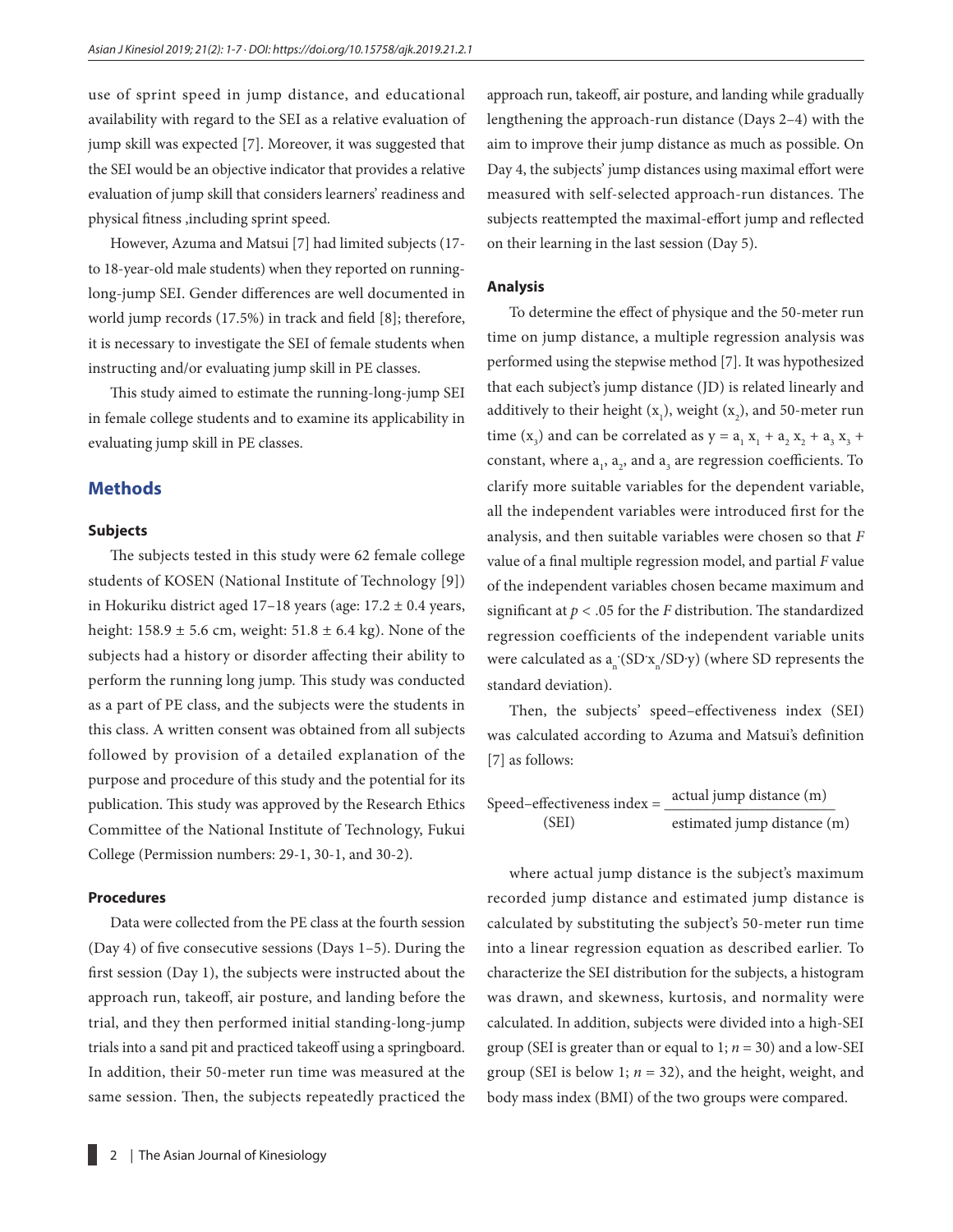#### **Statistics**

A multiple regression analysis was performed through a stepwise method. The correlation between the 50-meter run time and jump distance was characterized by calculating Pearson's correlation coefficient. Similarly, the correlations between SEI and physical performances (50-meter run time and jump distance) were also calculated. In addition, the correlation matrix between variables (jump distance, height, weight, and 50-,eter run time) was organized as a table. The Kolmogorov–Smirnov test determined the normality of SEI distribution. The differences between the high- and low-SEI group in terms of average height, weight, and BMI were examined using unpaired t-test, and effect size (ES, Cohen's *d*) was also calculated. Differences with *p <* .05 were considered statistically significant.

#### **Results**

#### **Multiple regression analysis**

The multiple regression analysis revealed that height and weight were not significant independent variables; rather, the 50-meter run time (50mRT) was found to be significant (Table 1 and 3,  $P < .05$ ), Jump Distance =  $-.560 \times 50$ -Meter

Run Time + 7.987, explaining 59.5% of the observed variance in jump distance by a significant independent variable (50-meter run time).

### **Relation between 50-meter run time and jump distance and SEI calculation**

As shown Table 3 and Figure 1, the correlation between 50-meter run time and jump distance was statistically significant ( $r = -.771$ ,  $P < .05$ ) and the SEIs ranged from .736 to 1.200 (Figure 2), and the skewness and kurtosis of the distribution were −.180 and .256, respectively. The test statistics and *P*-value obtained through the Kolmogorov– Smirnov test were .099 and .661, respectively (*P* > .05), making SEI normality statistically significant.

#### **Relations between SEI and physical performances**

The correlation between SEI and 50-meter run time was not statistically significant with an *r* value of 0.120 (Figure 3) and the relation between SEI and jump distance was characterized by a linear regression equation, Jump Distance =  $2.396$  SEI +  $.448$ , indicating a statistically significant positive correlation with an *r* value of .554 (Figure  $4, P < .05$ ).

**Table 1.** Multiple regression analysis for determining the jump distance (dependent variable) in height, weight, and 50-meter run time (independent variables).

| Independent variable  | <b>Regression coefficient</b> | <b>Standardized regression coefficient</b> | <b>Partial F-value</b> | $r^2$   | <b>F-value</b> |
|-----------------------|-------------------------------|--------------------------------------------|------------------------|---------|----------------|
| Height (m)            | n.s.                          | n.s.                                       | n.s.                   |         |                |
| Weight (kg)           | n.s.                          | n.s.                                       | n.s.                   |         |                |
| 50-meter run time (s) | $-560$                        | $-.771$                                    | $88.2^{*}$             |         |                |
| Constant              | 7.987                         | $\overline{\phantom{a}}$                   | 207.6                  | $.595*$ | 88.2           |

\* *p <* .05

*r* 2 is the coefficient of determination of the regression model.

n.s. means no significant.

| Table 2. Comparison of height, weight, and BMI between high- and<br>low-SEI group. |                   |                   |       |      |     |  |  |  |
|------------------------------------------------------------------------------------|-------------------|-------------------|-------|------|-----|--|--|--|
| Variable                                                                           | SEI group         | t                 |       | ES   |     |  |  |  |
|                                                                                    | High $(n = 30)$   | Low $(n = 32)$    |       | p    |     |  |  |  |
| Height (m)                                                                         | $1.596 \pm 0.054$ | $1.583 \pm 0.054$ | .970  | .988 | .25 |  |  |  |
| Weight (kg)                                                                        | $53.0 \pm 5.7$    | $50.7 \pm 6.8$    | 1.447 | .330 | -37 |  |  |  |
| <b>BMI</b>                                                                         | $20.8 \pm 2.3$    | $20.2 \pm 2.1$    | 1.156 | .628 | .30 |  |  |  |

| Table 3. Correlation matrix between variables. |                  |               |        |                      |  |  |  |
|------------------------------------------------|------------------|---------------|--------|----------------------|--|--|--|
| Variable                                       | Jump<br>distance | <b>Height</b> | Weight | 50-meter<br>run time |  |  |  |
| Jump distance                                  | 1.000            |               |        |                      |  |  |  |
| Height                                         | .113             | 1.000         |        |                      |  |  |  |
| Weight                                         | $-.006$          | $.505*$       | 1.000  |                      |  |  |  |
| 50-meter run time                              | $-.771*$         | .046          | .199   | 1.000                |  |  |  |
| $*$ p $< .05$                                  |                  |               |        |                      |  |  |  |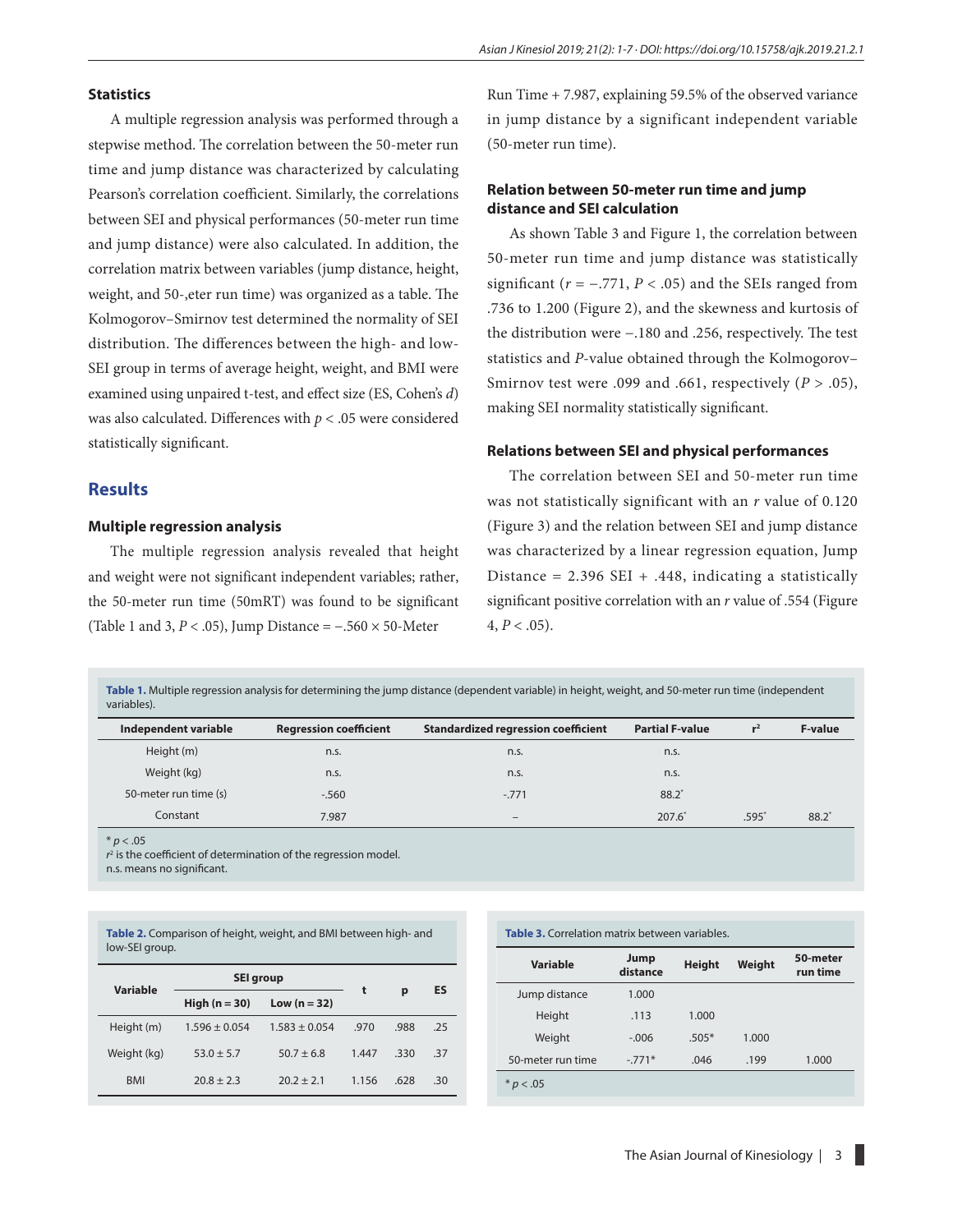

**Figure 1.** Relation between 50-meter run time and jump distance.



**Figure 3.** Relation between speed–effectiveness index (SEI) and 50-meter run time

### **Physique comparison between high- and low-SEI groups**

No significant differences were found in height, weight, and BMI between both groups (Table 2). The effect sizes were the small to middle levels.

## **Discussion**

Azuma and Matsui [7] indicated a potential relative SEI evaluation that determined the relation between 50-meter run time and jump distance in a group of male college students. In this study, the SEIs of female college students of the same age group were examined and compared.



**Figure 2.** Histogram of the speed–effectiveness index (SEI).



**Figure 4.** Relation between speed–effectiveness index (SEI) and jump distance.

SEIs in this study ranged from .736 to 1.200, and Azuma and Matsui [7] noted that for the male college student group, the range was .655 to 1.275. In the female sample, SEIs were distributed in a narrow range, and the skewness (−0.180) and kurtosis (0.256) of the distribution were larger and smaller than those in the male group, respectively (skewness and kurtosis of the distribution for the male group were −.510 and .607, respectively). However, the skewness and the kurtosis of the distribution were both within ±2 [10], and the Kolmogorov–Smirnov test determined SEI normality in the female sample. Therefore, it was considered that SEIs of female college students would also distribute normally like those of the male group as reported by Azuma and Matsui [7].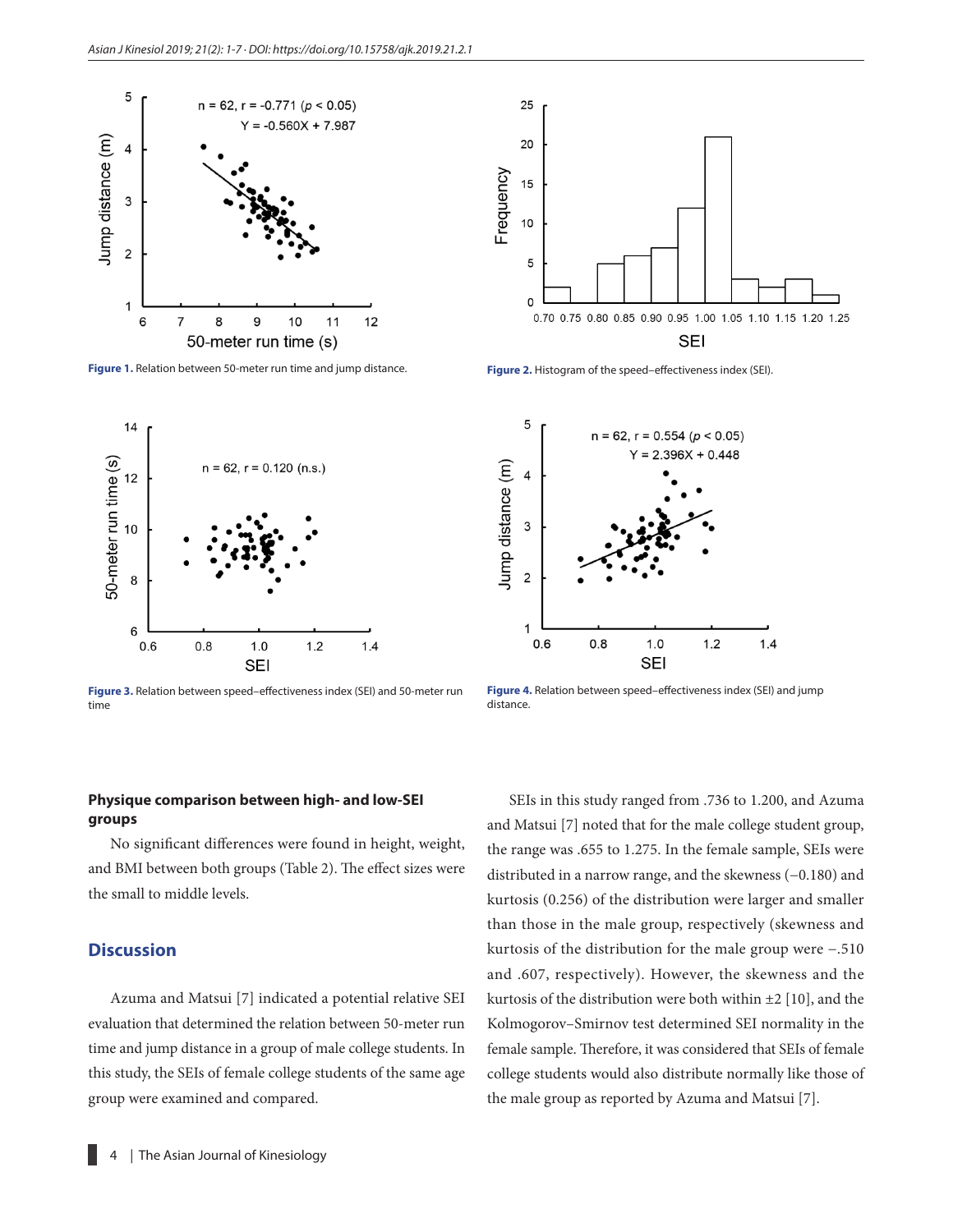The multiple regression analysis revealed that only the 50-meter run time would be the significant independent variable, which was different from previous findings by Azuma and Matsui [7]. For the male college students, weight was deemed a significant independent variable along with the 50-meter run time, with both accounting for 44% (30% and 14%, respectively) of the jump distance variance. However, in this study, weight was not a significant variable according to the multiple regression analysis, and 59.5% of the jump distance variance was attributed to the 50-meter run time only. Azuma and Matsui [7] indicated that the weight coefficient was so negative on a multiple regression equation that an increase in weight would be disadvantageous to the jump distance of male college students. Weight consists of fat mass and lean body mass. The former is simple weight as an inert material; the latter, which includes muscle mass, is used for muscle strength development. Fat mass would have a potentially strong association with jump distance because weight was negatively related to jump distance in male college students. On the other hand, if all variables were used in multiple regression analysis instead of the stepwise method, the standardized regression coefficients of height and weight would be .098 and .103, respectively. Those coefficients were relatively smaller (12 – 13%) than that of 50-meter run time and also not significant in stepwise method.

The disadvantages of weight to jump distance were not necessarily observed in female college students, who had larger weight in this study. It was considered that subjects with larger weight would develop suitable or adequate muscle strength in jumping. Generally, females have greater body fat percentage and smaller lean body mass [11]; thus, females have less muscle strength than males [12-14]. This shows obvious gender differences in body composition and strength, and for this reason, gender differences in body composition would potentially be associated with weight not being a significant dependent variable in female college students. To clarify this, it is necessary to compare between male and female college students by adding body composition parameters as dependent variables in a multiple regression analysis.

On the other hand, one may easily expect that students with excellent 50-meter run times can obtain greater

horizontal speed in the approach run. This is based on a negative correlation between 50-meter run time and jump distance [7,15] and a positive correlation between approachrun speed and jump distance [1-5]. Hence, it is obvious that 50-meter run time would considerably account for jump distance variance in a multiple regression analysis. However, 50-meter run time accounted for most of the jump distance variance in female college students (59.5%) compared with male college students (30%) as reported by Azuma and Matsui [7]. In other words, it was thought that female college students' jump distance would be more inclined to depend on sprint speed than the jump distance of the male group. If jump distance variance, which cannot be attributed to physique and sprint speed, is assumed to be accounted for by jump skill, then jump skill accounts for a smaller portion of jump distance variance in female college students than in male college students. Jump skill includes the technique in which horizontal approach-run speed transfers vertical (initial) speed at takeoff. Therefore, because more muscle strength is needed, unnecessary load (fat mass) is avoided at takeoff, and it was possible that gender differences in muscle strength [12- 14] and/or body composition [11] would be associated with gender differences in jump skill accounting for jump distance variance. In this study, 50-meter run time was adopted as an independent variable to explanate the jump distance instead of the approach-run speed. To measure the approach-run speed, the dedicated equipment must be prepared in PE class. We planned to develop a convenient index for teachers to evaluate the jump skill of running long jump in PE class, the sprint ability was represented by 50-meter run time which has been widely adopted as one of the physical fitness tests for running 'speed' in Japan.

When SEI exceeds 1, effective use of speed in jump distance (i.e., jump skill) is found to be more than average for the group. Hence, in a viewpoint where individual jump skill can be compared among students with varying sprint speed, the educational utility value of SEI in PE classes was expected [7]. Because the jump skill evaluated by SEI may be a good indicator independently of individual physical resources. It was thought that the degree of jump skill in female college students accounting for jump distance variance (<40%) would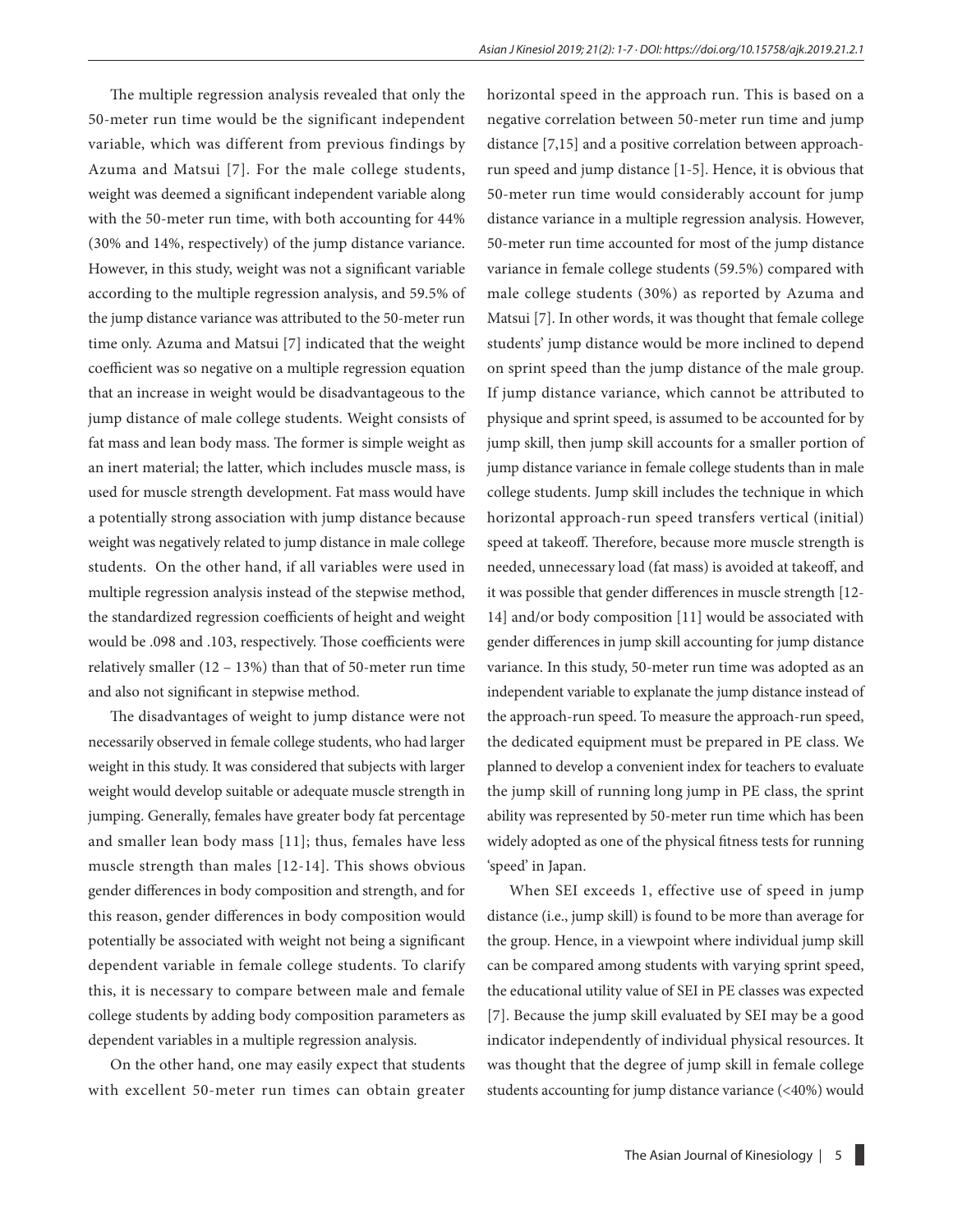not exceed that in male college students. However, SEI, which eliminated sprint speed as a contributing factor, distributed before or after a median value, had no extreme deviation and was not associated with physique parameters in female college students. Furthermore, considering the calculation for estimated jump distance used by the linear regression formula between 50-m run times and the actual jump distances (Figure 1), SEI is regarded as an index standardized by 50-m run times. Therefore, it is conceivable that no significant correlation exists between 50-m run times and SEI (Figure 3); however, there is a positive relationship between actual jump distance and SEI (Figure 4). Hence, it was suggested that subjects with large jump distances might possess high jump skill, which is not a physical resource (high sprint ability). Therefore, it is sufficiently suggested that SEI in female college students could provide a relative evaluation of jump skill in running long jump depending on their physical resources.

In addition, Matsui and Azuma [16] reported a unique trial to estimate optimal approach-run distance by quadratic regression equation approximation among different approachrun distances and jump distances in male college students. The results indicated that low-SEI students tend to increase their jump distances using their estimated approach-run distances compared with those using their self-selected approach-run distances. This implies that low-SEI students who cannot effectively apply sprint speed to their jump distance are not able to determine their appropriate approach-run distance by themselves. Hence, it is suggested that the SEI may influence jump skill including the ability to determine approach-run distance. Also, for female college students, future research is expected to clarify concrete jump skill profiles expressed by the SEI. When having an opportunity to determine optimal approach-run distance as the study of Matsui and Azuma [16] or evaluating take-off technique from the viewpoint of kinematics for female students, it is expected that the rationale would be given to the applicability of SEI for the evaluation of jumping skill of running long jump in PE classes.

# **Conclusions**

In this study, we aimed to determine the running-longjump SEI in a PE class and to examine the applicability of this metric in evaluating the jump skill of female college students. The multiple regression analysis indicated that the regression coefficient of the 50-meter run time was significant (*P* < .05), accounting for 59.5% of the jump distance variance. In addition, the SEI was normally distributed in the sample population. Moreover, no significant differences were found among height, weight, and body mass index between high-SEI (greater than or equal to 1) and low-SEI (below 1) groups. The SEI was regarded as a measure of jump skill that estimates the effective (or ineffective) use of sprint speed (physical resources) in jump distance (performance). Although jump skill accounted less for performance than sprint speed, the SEI would possibly be useful as a relative criteria of jump skill based on individuals' physical resource without consideration of physique in the case of female KOSEN college students.

# **Conflicts of Interest**

The authors declare no conflicts of interest.

#### **References**

- 1. Hay JG, Miller JA. Technique used in transition from approach to takeoff in the long jump. Int J Sport Biomech. 1985; 1(2):174-184.
- 2. Hay JG. The biomechanics of the long jump. Exerc Sport Sci. Rev. 1986; 14 (1):401-446.
- 3. Hay JG, Miller JA, Canterna RW. The techniques of elite male long jumpers. J Biomech. 1986; 19(10):855-866.
- 4. Hay JG. Citius, altius, longius (faster, higher, longer): the biomechanics of jumping for distance. J Biomech. 1993; 26 suppl 1:7-21.
- 5. Lee A, Graham-Smith P, Fowler N. A biomechanical analysis of the last stride, touchdown, and takeoff characteristics of the men's long jump. J Appl Biomech. 1994; 10(1):61- 78.
- 6. Miura M, Matsui H, Miyashita M, et al. A study on the relationship between physical performance and physical resources. Research Journal of Physical Education. 1971; 15 (4):231-235.
- 7. Azuma A, Matsui, K. A method for evaluating jump skill using the speed-effectiveness index for the running